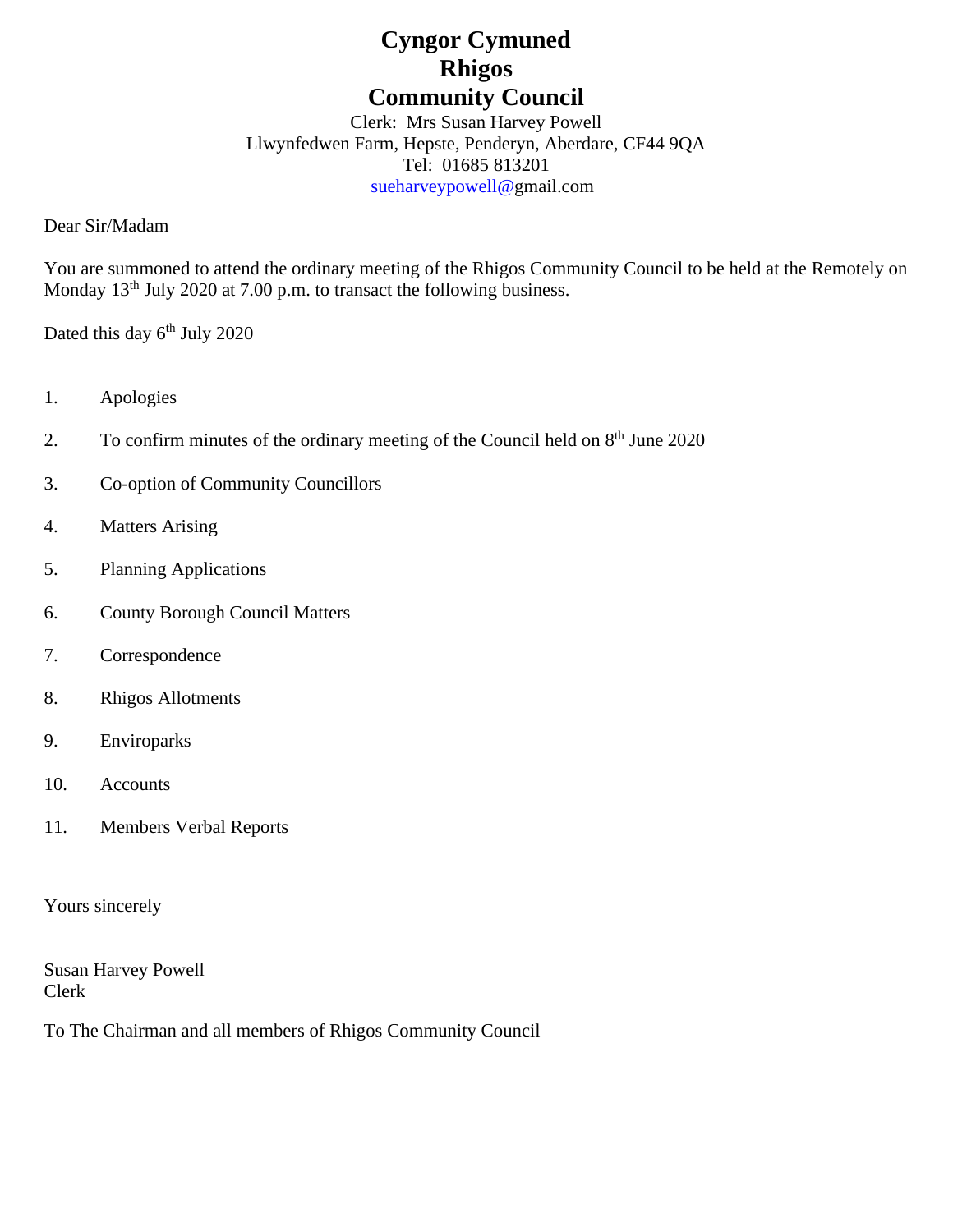# **Rhigos Community Council**

Minutes of the ordinary meeting of Rhigos Community Council held at Rhigos Community Centre on Monday 8<sup>th</sup> June 2020 at 6.45 p.m.

Present: Cllrs. P Oliver, M Smith, H Wagner, M Evans, O Morgan, G Thomas

Apologies: Cllr. C Hopes

### **2020/43 Minutes**

It was resolved to confirm Minutes of the Ordinary Meeting of the Council held on 8<sup>th</sup> June 2020

### **2020/44 Declaration of Interest**

2020/49 Rhigos Allotments Cllr. Wagner left the meeting as she is an allotment holder, Cllr. Smith left the meeting as a family member has an allotment.

## **2020/45 Matters Arising**

- a. Bike Track Cwm Hwnt Cllr. Thomas has asked RCT Highways when the 30 m.p.h. limit in the vicinity of the Parish road would be implemented and its extent. He also asked how this would fit in with a previous request for a reduction in the speed limit from the rugby club through to the 40 m.p.h. at Mount Road. Would it be cost efficient to bring the 2 together simultaneously. This would also complete arrangements that would take into account the entire circuit along this route.
- b. Land at Hirwaun Roundabout on hold at present. Marchant Harries have now found the deeds to Heol Y Bryn playground
- c. Old Parish Road nothing to report
- d. Memorial bench Cllr. Evans has been to the cemetery and suggested that it be put in front of the shed.
- e. The broken railings have been wired back.

### **2020/46 Planning**

It was resolved to note:

No planning received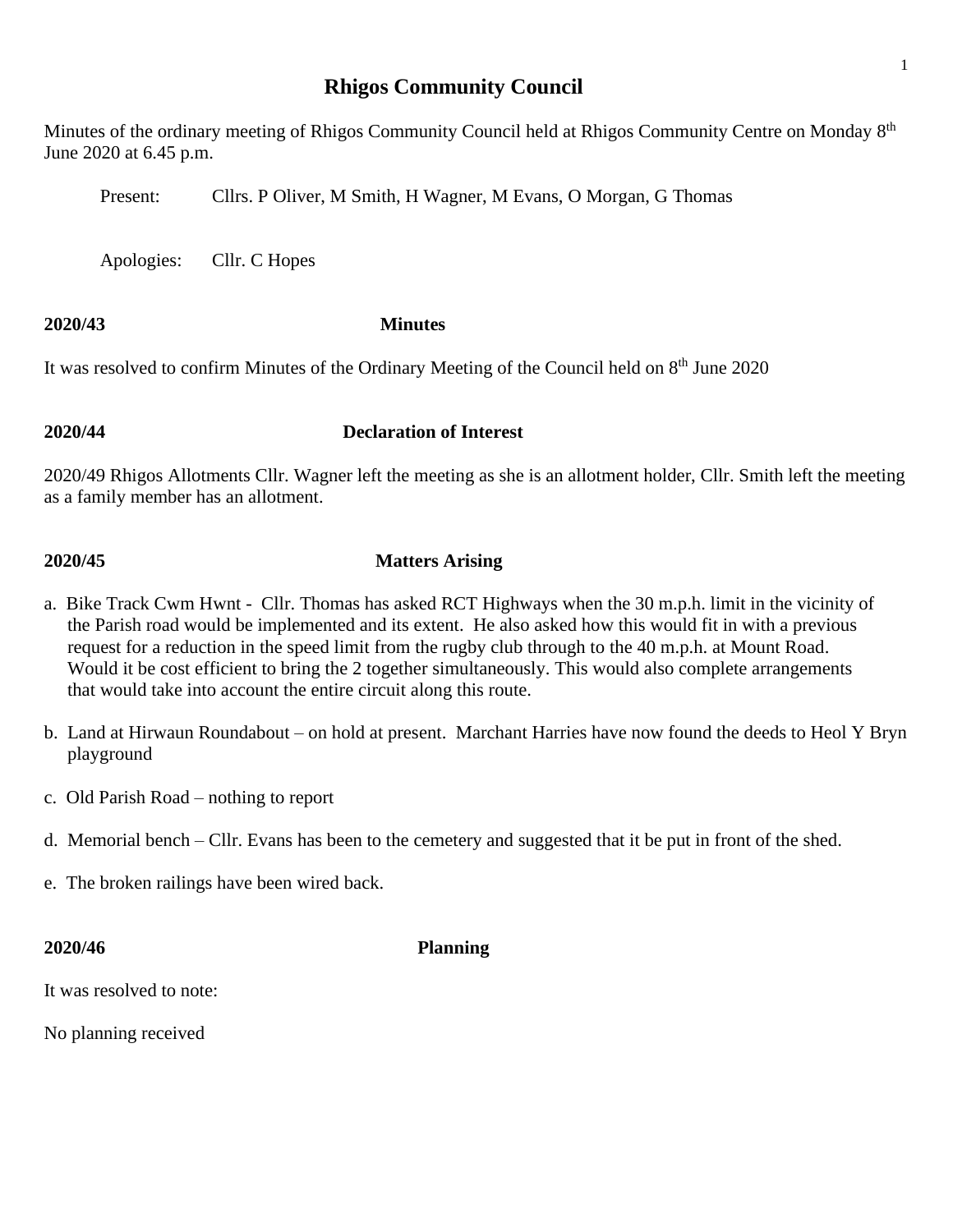### **2020/47 County Borough Council Matters**

It was resolved that the following complaints be passed on to Councillor G Thomas for his attention.

Cllr. Thomas explained that many of RCT services are on hold due to the coronavirus pandemic

- a. The bins by the shop and the bus stop need emptying bins have been emptied. A bigger bin was requested but there are none available at present.
- b. The grass needs cutting on Hirwaun roundabout as visibility is poor done
- c. Hoarding opposite at Min yr Afon no reply
- d. A grant of £140,000.00 has been awarded from Welsh Government for the delivery of safety measures on the A4061 Rhigos Road, from Treherbert to Rhigos.
- e. Cllr. Thomas has had an email from a local resident asking to use the community centre. The community centre is owned by RCTCBC and leased by the community council. RCTCBC have closed all community buildings due to the corona virus pandemic.

### **2020/48 Correspondence**

It was resolved to receive the following correspondence.

No correspondence received

### **2020/49 Rhigos Allotments**

Cllr. Wagner has collected some of the allotments payments. The question of having chickens on the allotments was raised again as Cllr. Oliver, Evans and Morgan were all present. This was discussed at the end of the meeting when Cllr. Wagner and Cllr. Smith had left the meeting. After discussion it was agreed not to lift the clause of 'No Chickens' for the following reasons,

2 residents have already approached a councillor saying they would not be happy with chickens there

Livestock feed always attract vermin which could cause problems for residents.

### **2020/50 Rhigos Signs**

One of the signs has been stolen. Mrs Powell will contact the insurance company to see if we are covered.

| <b>2020/51</b> | <b>Accounts/Internal Audit</b> |
|----------------|--------------------------------|
|                |                                |

The Internal Audit has now been completed

| R Holcombe (internal auditor) | £230.00 |
|-------------------------------|---------|
| A Thomas (cemetery)           | £540.00 |
| B Gas                         | £106.98 |